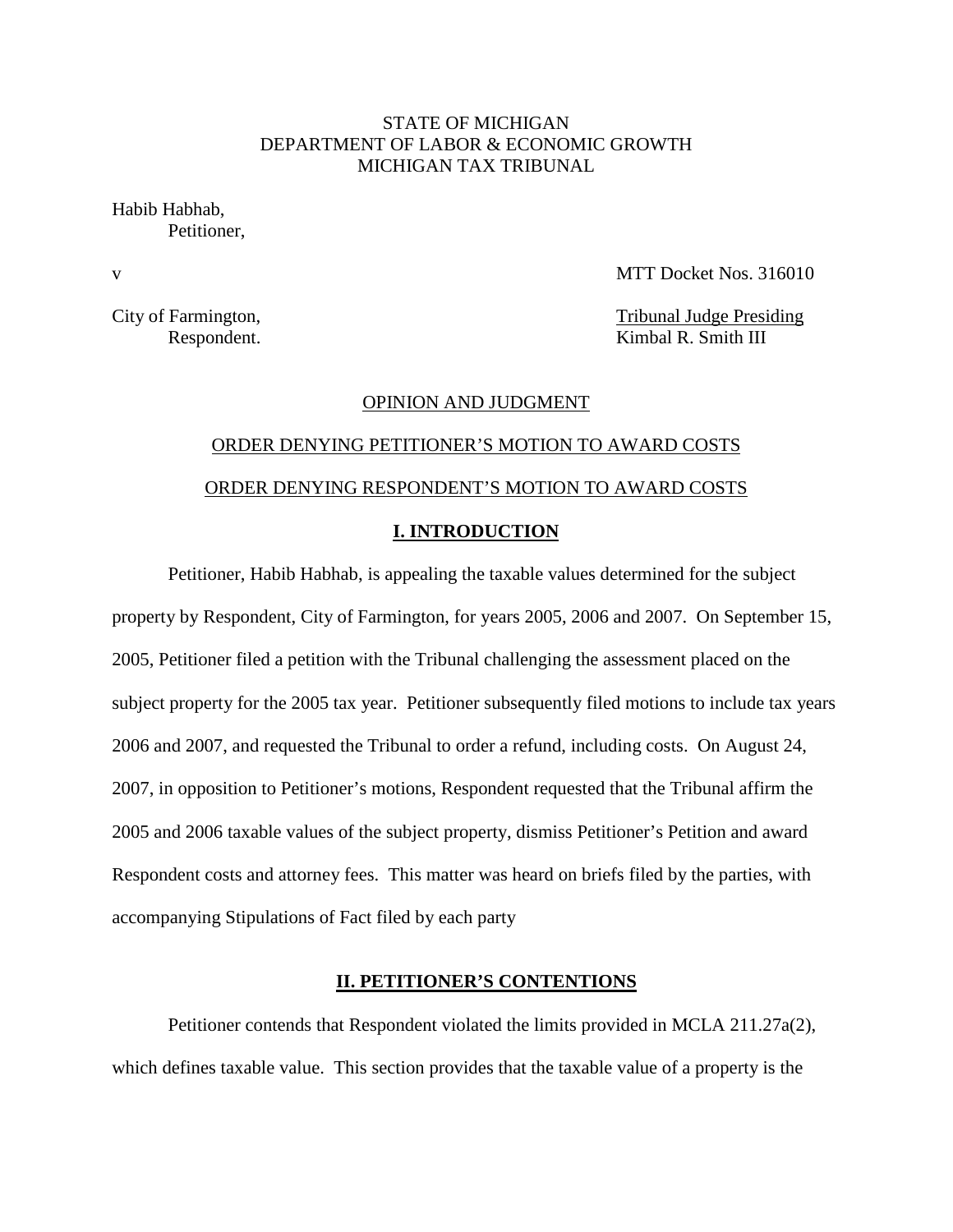## MTT Docket Nos. 316010 Page 2 of 11

taxable value in the immediately preceding year minus any losses, multiplied by the lesser of 1.05 or the inflation rate, plus all additions.

Petitioner states that Respondent raised the taxable value on the subject property in excess of the limits found in MCLA 211.27a(2)(a), because there had been no transfer of the ownership of the subject property, nor had additions occurred during 2004 as the new construction was complete as of December 31, 2003. Petitioner concludes that the taxable value increase for 2005 was unlawful under MCLA 211.27a(2)(a), that the taxable values for 2005 should be lowered in order to comply with MCLA 211.27a(2)(a), and that the taxable values for 2006 and 2007 should also be lowered, as they were based on the unlawful increase in 2005.

Further, Petitioner argues that Respondent's contention that it has granted a one-year poverty/hardship exemption is in violation of Public Act (PA) 390 of 1994. This section provides "poverty exemptions may be granted by the Board of Review to claimants that are owners of homesteads only." Homestead means "portion of a dwelling or unit in a multiple-unit dwelling that is subject to ad valorem taxes and is owned and occupied as a principal residence by the owner of the dwelling or unit." Petitioner contends that poverty exemptions do not apply to the property of a corporation.

## **III. RESPONDENT'S CONTENTIONS**

Respondent opposes Petitioner's petition and motions; it argues that Respondent increased the 2005 taxable value by more than the inflation rate because there were additions to the subject property for the 2005 tax year, as Respondent's assessor appraised the subject property as being only 80% complete as of December 31, 2003.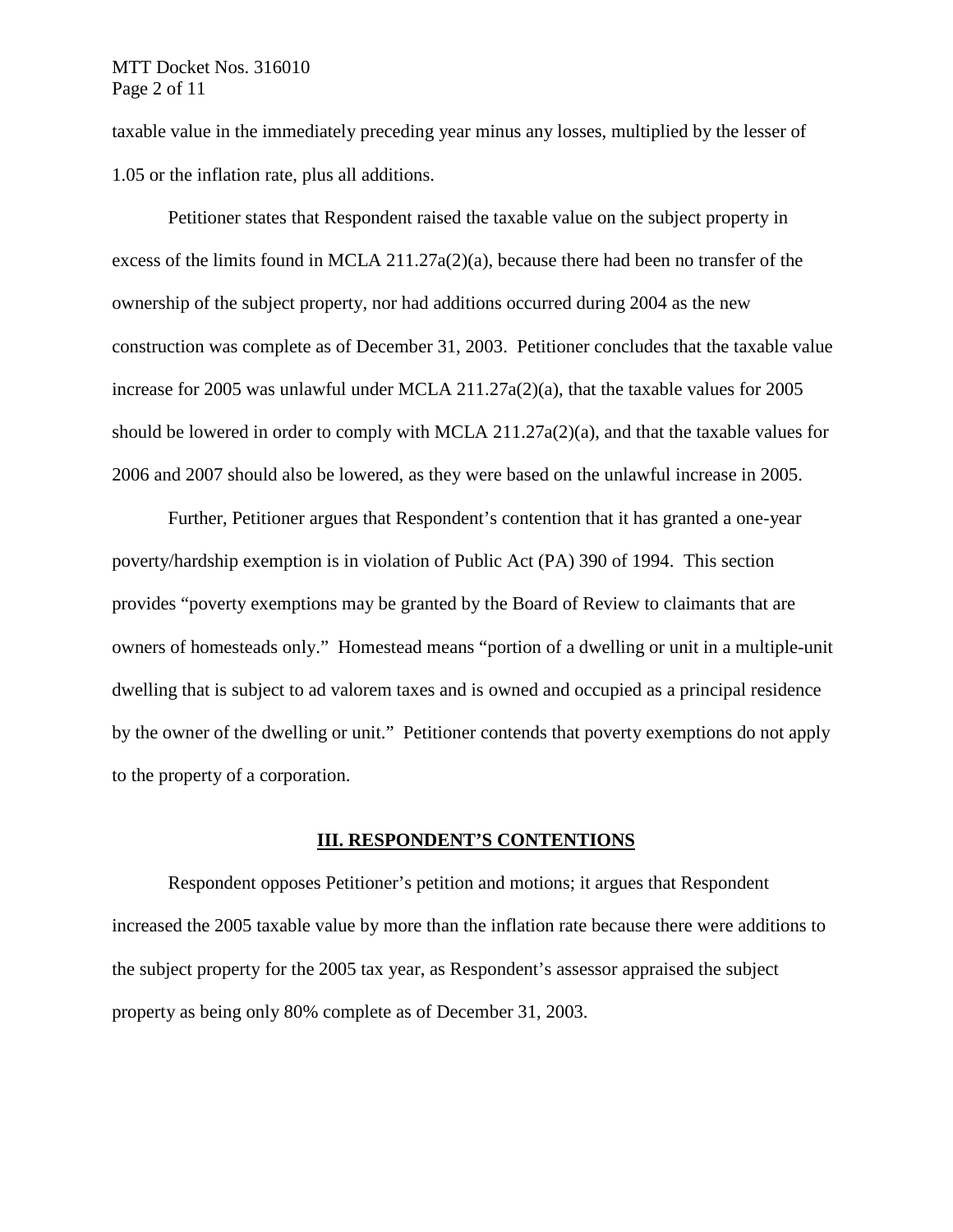Further, Respondent argues that Petitioner is barred and precluded from arguing that the poverty/exemption was granted improperly, because Petitioner did not raise this argument timely within 35 days from the board of review's July 20, 2004 decision as required by MCLA 205.735(3) and Petitioner is also barred from making said argument by the doctrine of equitable estoppel.

## **IV. FINDINGS OF FACT**

The property under appeal consists of commercial real property and improvements located in the City of Farmington, having tax identification number 20-23-27-404-002. Petitioner's property is a Shell Service Station/Convenience Store. In April, 2003, Petitioner demolished the previously existing gas-service station located on the subject property and started construction of a new service station/convenience store building. The construction of the building was essentially complete by December 2003, and the service station/convenience store was back in operation by the end of 2003. No new construction which would constitute an addition under MCLA 211.27a occurred in 2004 or thereafter.

For the 2004 tax year, Respondent's assessor assessed the subject property containing the new service station/convenience store building. To reach the 2004 valuation using the cost-lessdepreciation approach, the property record card/cost analysis (Respondent's Exhibit B) shows the improvements as 100% complete and then a functional obsolescence multiplier of .80 applied to the completed building. It is upon this basis that the initial taxable value of the property for 2004 was set. Although the service station had been open for business prior to December 31, 2003, nothing appears on the record in this matter indicating that any additional construction occurred in 2004. The assessor applied an economic obsolescence factor of .80 to the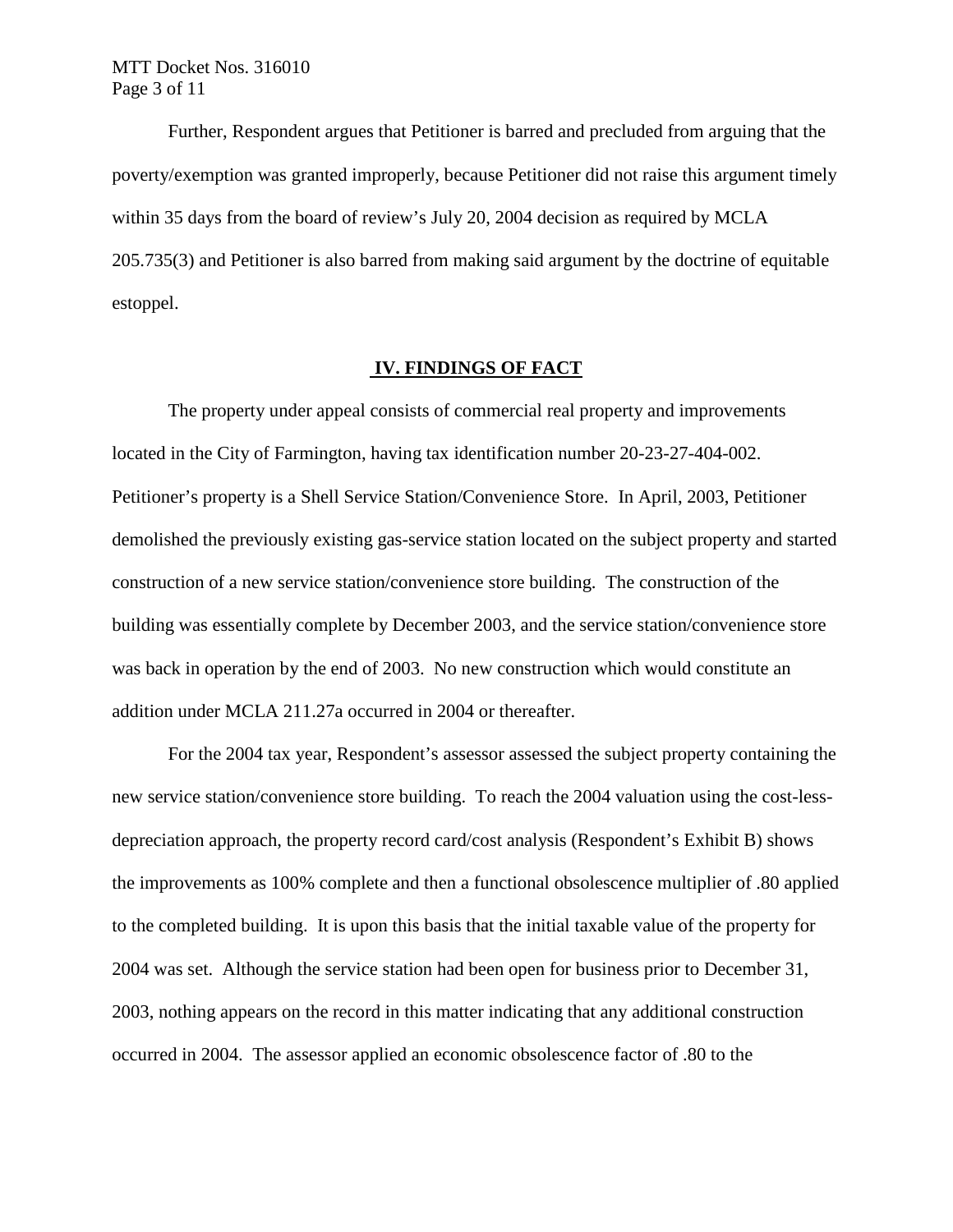## MTT Docket Nos. 316010 Page 4 of 11

improvements because he agreed with Petitioner's argument that it would take a period of time to get its income stream up to 100%.

At the July 2004 Board of Review, Petitioner argued that he could not afford the taxes resulting from the new assessment and wanted additional relief for the first year. The July 2004 Board of Review granted a one-year poverty/hardship exemption and reduced the 2004 taxable value of the subject property from \$372,900 to \$290,000. For the 2005 tax year, Respondent increased the taxable value of the subject property to \$455,310.

The 2005 taxable value was determined by costing the subject at 100% complete and

adding back in the "hardship amount" that the July Board of Review had reduced the 2004

assessed and taxable value by, together with the 2005 CPI increase of 2.3%.

The Tribunal specifically finds that the increase of \$165,310 in taxable value between

2004 and 2005 consisted of the following components:

- 1. \$82,900, which was the taxable value increase for 2005 as a result of adding back the amount that the City of Farmington July 2004 Board of Review had exempted for poverty/hardship pursuant to MCLA 211.7u.
- 2. \$75,740, which was the taxable value increase for 2005 resulting from the building on the subject property being appraised at 100% complete as of December 31, 2004 (as opposed to the 80% complete that the subject property had been treated for the 2004 tax year);
- 3. \$6,670, which represented the 2.3% CPI increase for 2005 as authorized by MCLA 211.27a(2)(a).

For reasons stated below, the Tribunal finds that Respondent's calculations are partially

incorrect and partially correct.

As of December 31, 2003 the improvements were 100% complete. No new construction

occurred that would have constituted an "addition" within the meaning of the statute in 2004 and,

as a result, Respondent is precluded from increasing the taxable value over and above the CPI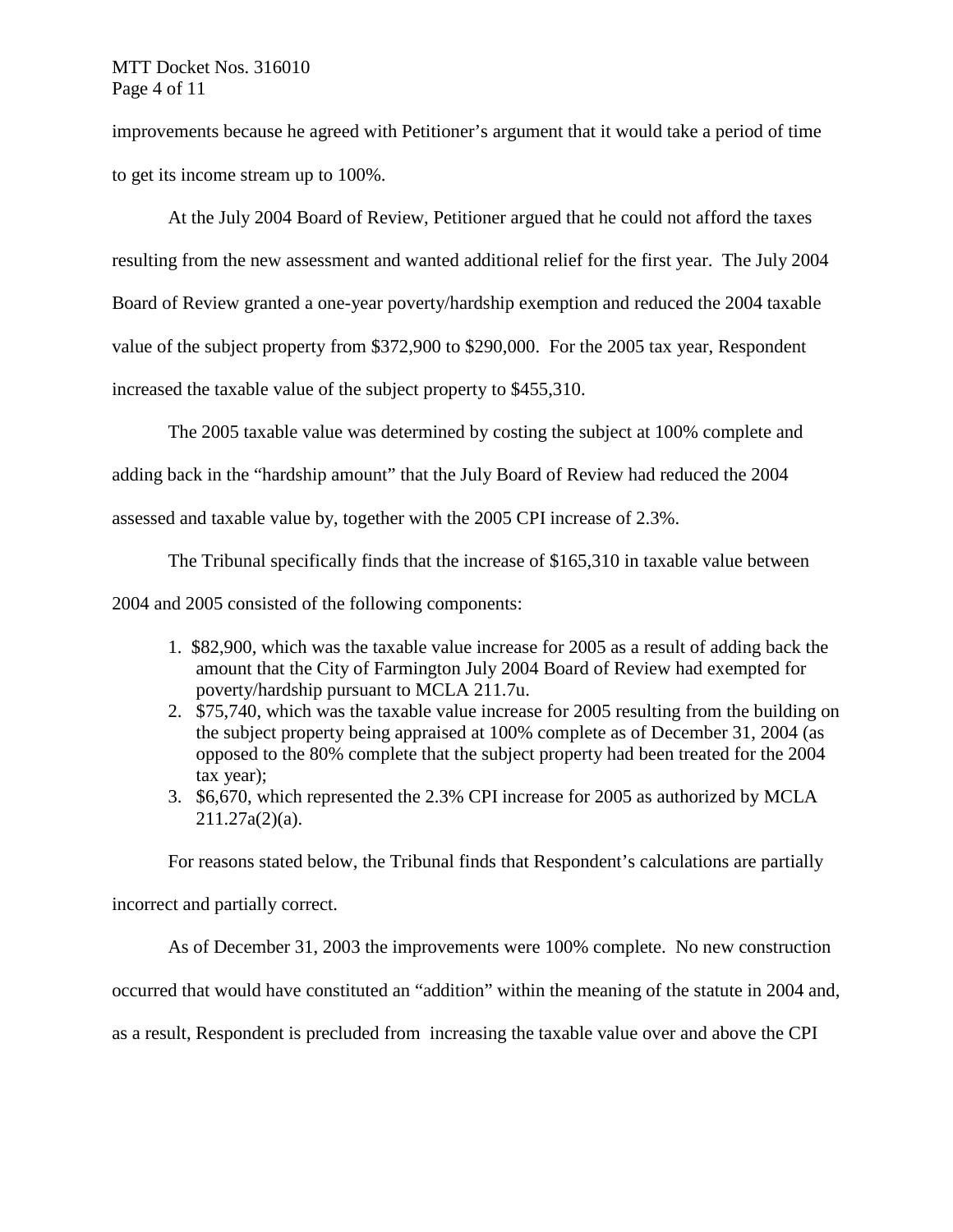factor for 2005. Further, the property record card shows the property 100% complete so there is no omitted property present.

The fact that the Respondent's assessor tried to give Petitioner a break in applying an economic obsolescence factor does not alter this fact. At most, what occurred in this case was "omitted value," not omitted property.

## **V. CONCLUSIONS OF LAW**

Under MCLA 211.27a(2)(a), the taxable value of a property is "the property's taxable value in the immediately preceding year minus any losses, multiplied by the lesser of 1.05 or the inflation rate, plus all additions." Under MCLA 211.34d(1)(b), "omitted real property," or "new construction," is considered as "additions." Respondent for tax year 2004 treated the new construction on the property as 100% complete using the cost-less-depreciation approach. Respondent then applied a .20 "functional obsolescence factor."

Respondent's argument that the improvements were only 80% are misplaced and are contradicted by Respondent's exhibits. As set forth in the Findings of Fact portion of this Opinion and Judgment, Respondent's alternative argument that somehow the 20% characterized as functional obsolescence should be considered as "previously existing tangible real property not included in the assessment." Omitted real property shall not increase taxable value as an addition unless the assessing jurisdiction has a property record card or other documentation showing that the omitted real property was not previously included in the assessment. MCLA 211.34d(1)(b)(i). Here, Respondent misinterprets the definition of "omitted real property" and "functional obsolescence." As the court in *Teledyne Continental Motors* stated, "functional obsolescence" is "any loss of value" rather than incomplete construction. At the July 2004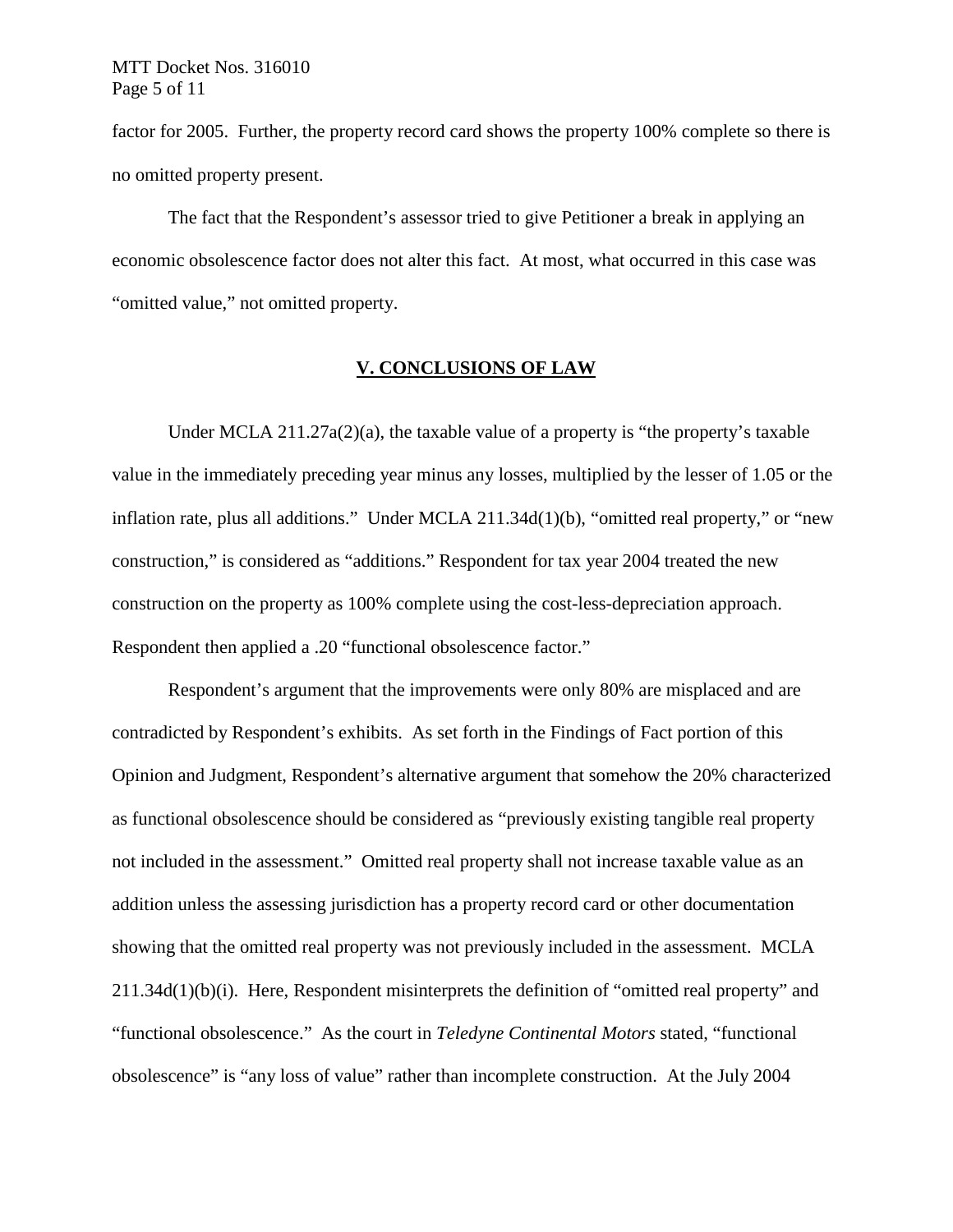## MTT Docket Nos. 316010 Page 6 of 11

Board of Review, Respondent's assessor stated that "he had used a 20% functional obsolescence adjustment for the current year's valuation to phase in the increase and allow time for the property to start generating adequate income to support the investment." This shows that he included the entire existing tangible real property and assessed it as 100% complete, but reduced its value by 20% because he found "undesirable features" in the property as it had not generated enough cash flow to support the investment. Therefore, the property that was subject to 20% functional obsolescence adjustment was not an "omitted real property."

Under MCLA 211.34d, new construction means "property not in existence on the immediately preceding tax day and not replacement construction. New construction includes the physical addition of equipment or furnishings, subject to the provisions set forth in section  $27(2)(a)$  to (o)." Here, Petitioner did not make any physical addition of equipment or furnishings in 2004; all properties subject to assessment for the 2005 taxable value were already assessed in 2004. As Petitioner did not make any physical addition to the property, there was no "new construction" made in the 2005 tax year.

MCLA 211.7u(1) defines poverty exemption as follows:

The principal residence of persons who, in the judgment of the supervisor and board of review, by reason of poverty, are unable to contribute toward the public charges is eligible for exemption in whole or in part from taxation under this act. This section does not apply to the property of a corporation.

In order to be eligible for poverty exemption, the taxpayer must "occupy as a principal residence the property for which an exemption is requested." MCLA 211.7u(2)(a). MCLA 211.7u(7) defines "principal residence" as "principal residence or qualified agricultural property as those terms defined in section 7dd."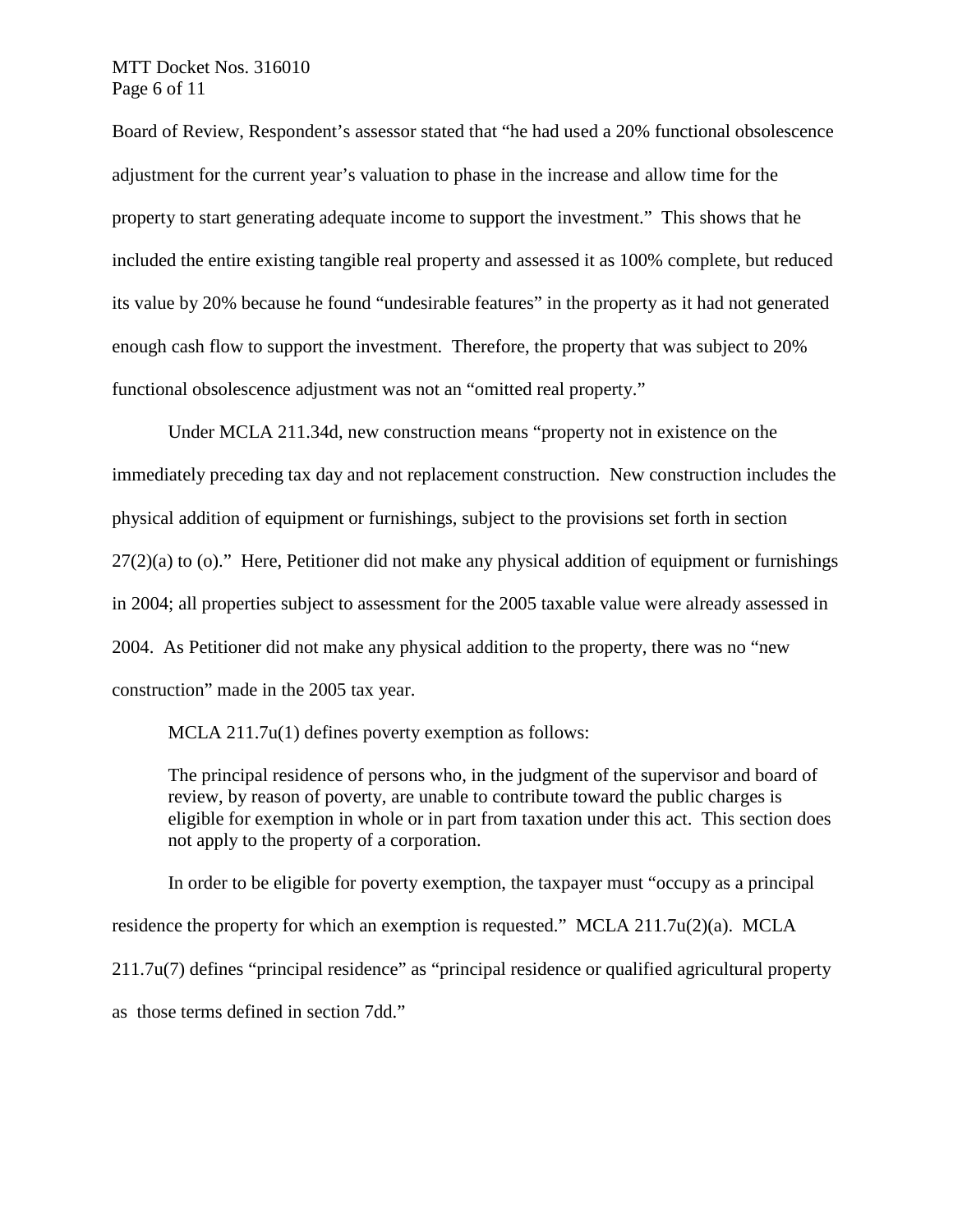## MTT Docket Nos. 316010 Page 7 of 11

Here, the subject property is a gas/service station, so it is used for commercial purposes. Therefore, this property is not a principal residence or qualified agricultural property. As Petitioner correctly argues, the subject property is not eligible for poverty exemption. However, for 2004 neither party appealed the July Board of Review's improper grant of a partial "hardship exemption" and the Tribunal has no jurisdiction over Respondent's s improper grant of the partial exemption for tax year 2004. Petitioner in effect received a windfall.

Although this property was not eligible for a poverty exemption, the July 2004 Board of Review erroneously granted a one-year poverty exemption to Petitioner, and reduced the 2004 taxable value of the subject property from \$372,900 to \$290,000. The General Minutes of the July 2004 Board of Review indicates, "the Board agreed to reduce the 2004 assessment and taxable value on the property to \$290,000, which was close to cutting the 2004 increase in half. The board emphasized that this reduction on the basis of a hardship was for one year only." These statements show that the July 2004 Board of Review erroneously granted a poverty exemption to Petitioner and reduced the 2004 taxable value by \$82,900.

To rectify the error made by the July 2004 Board of Review, the Tribunal corrects the 2005 taxable value by adding back \$82,900 multiplied by the inflation rate. In *Nicholson v Birmingham Board of Review*, the Court stated, "[a]lthough MCLA 277.7u plainly grants local officials the discretion to approve or deny requests for that exemption, it does not necessarily follow that a taxpayer's right to review ends at that level. … [T]he Tax Tribunal has jurisdiction to hear claims of exemption following a protest to a board of review." *Nicholson v Birmingham Board of Review*, 477 NW2d 492, 495 (1991). Here, the Board of Review granted the poverty exemption to Petitioner by error. However, such decision by the Board of Review is not final;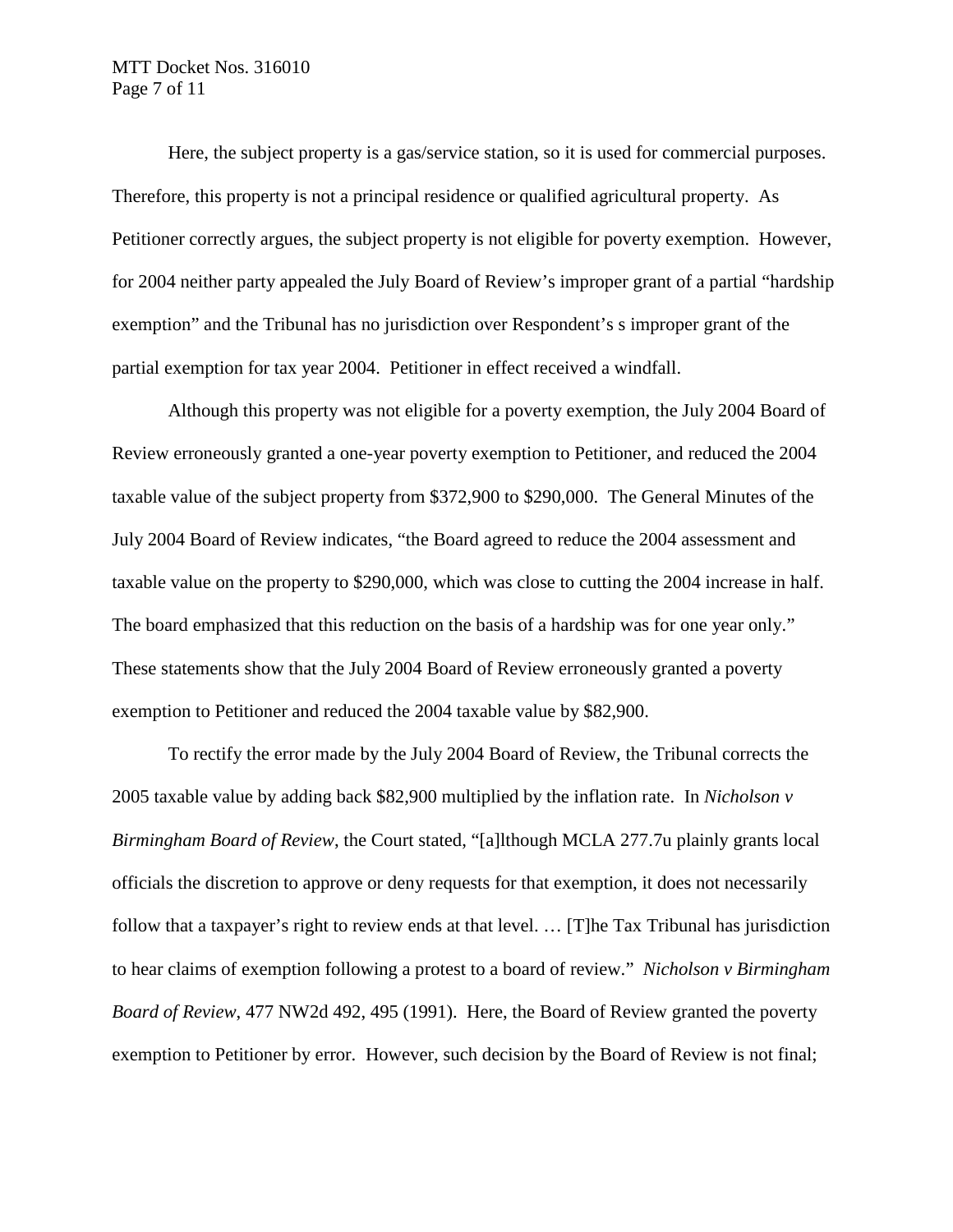## MTT Docket Nos. 316010 Page 8 of 11

the Tribunal has jurisdiction to hear claims of exemption. To correct the 2005 taxable value,

MCLA 277.34d(iv) states as follows:

"[P]reviously exempt property" means property that was exempt from ad valorem taxation under this act on the immediately preceding tax day but is subject to ad valorem taxation on the current tax day under this act. (A) The value of property previously exempt under section 7u is the taxable value the entire parcel of property would have had if that property had not been exempt, minus the product of the entire parcel's taxable value in the immediately preceding year and the lesser of 1.05 or the inflation rate.

This property was subject to poverty exemption under 277.7u, but this exemption was erroneously granted. This shows that the property is "previously exempt property," and its taxable value needs to be corrected based on the above indicated formula. Therefore, the Tribunal adds back the reduction of the 2004 taxable value in the amount of \$82,900, multiplied by the inflation rate, to the 2005 taxable value.

Both Petitioner and Respondent requested the Tribunal award them costs and attorney fees. TTR 205.1145(1) states that "the tribunal may, upon motion or upon its own initiative, allow a prevailing party in a decision or order to request costs." MCR 2.625(A)(1) states, "Costs will be allowed to the prevailing party in an action, unless prohibited by statute or by these rules or unless the court directs otherwise, for reasons stated in writing and filed in the action." MCR  $2.625(A)(2)$  states that "if the court finds on motion of a party that an action or defense was frivolous, costs shall be awarded as provided by MCLA 600.2591." MCLA 600.2591(3)(a)(i-iii) provides that an action or defense is frivolous if it meets one or more of the following conditions:

- (i) The party's primary purpose in initiating the action or asserting the defense was to harass, embarrass, or injure the prevailing party.
- (ii) The party had no reasonable basis to believe that the facts underlying that party's legal position were in fact true.
- (iii) The party's legal position was devoid of legal merit.

Certainly, TTR 205.1145(1) grants discretion to the Tribunal to award costs and/or attorney fees. Here, the Tribunal determines that neither costs nor attorney fees are warranted.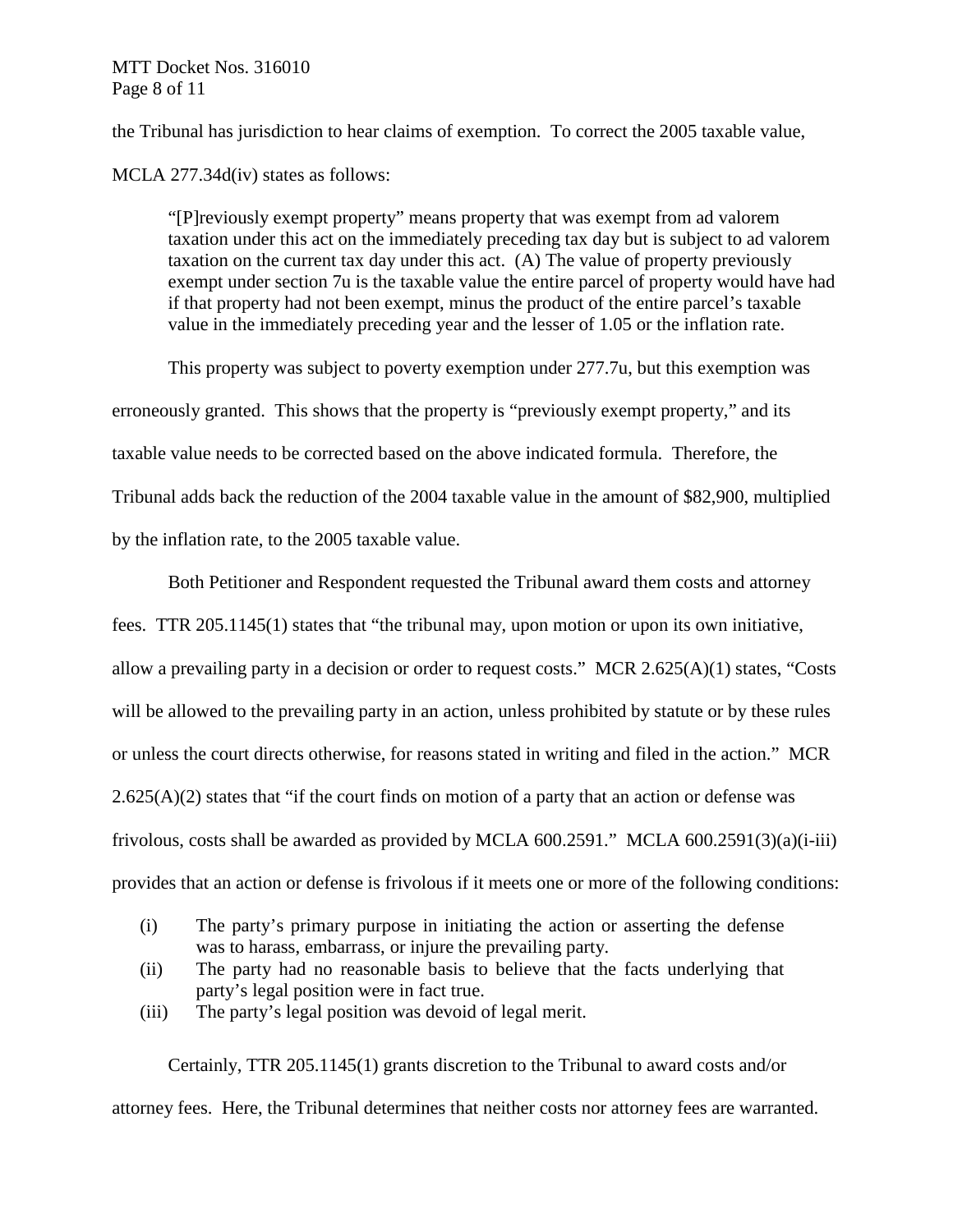## MTT Docket Nos. 316010 Page 9 of 11

Both Petitioner and Respondent raised colorable issues. However, Petitioner failed to show that he was not granted a poverty exemption, and Respondent failed to show that there was an addition made to the subject property in establishing the 2005 taxable value.

This Tribunal has considered Petitioner's Petition, his Brief, Respondent's Answer to Petition, its Brief and its Response Brief to Petitioner's Brief under the criteria set forth under MCLA 211.7u, 211.27a, 211.34d, 211.53b and 600.2591. Reduction in the taxable value resulting from the 20% functional obsolescence adjustment cannot be added back in the following year as an "addition." However, the July 2004 Board of Review erroneously granted a one-year poverty exemption to a property owned by a corporation. Therefore, the \$82,900 taxable value reduction made in 2004 based on a poverty exemption, multiplied by the inflation rate, shall be added back to the 2005 taxable value.

## **JUDGMENT**

The Tax Tribunal determines the following Taxable Values:

| Parcel No.       | $2005 \text{ TV}^1$ | $2006 \; {\rm TV^1}$ | $2007 \text{ T} V^1$ |
|------------------|---------------------|----------------------|----------------------|
| 20-23-27-404-002 | \$381,480           | \$394,070            | \$408,650            |

<sup>1</sup> In reaching the taxable value, the following Consumer Price Index was used.  $2005 - 1.023$ 

IT IS ORDERED that Petitioner's Motion for a refund, including costs, is DENIED.

IT IS FURTHER ORDERED that Respondent's Motion for Costs and Attorney Fees is

DENIED.

IT IS ORDERED that the subject property's true cash, state equalized, and taxable values for the

tax years at issue are as set forth in this Final Opinion and Judgment.

 $2006 - 1.033$ 2007 – 1.037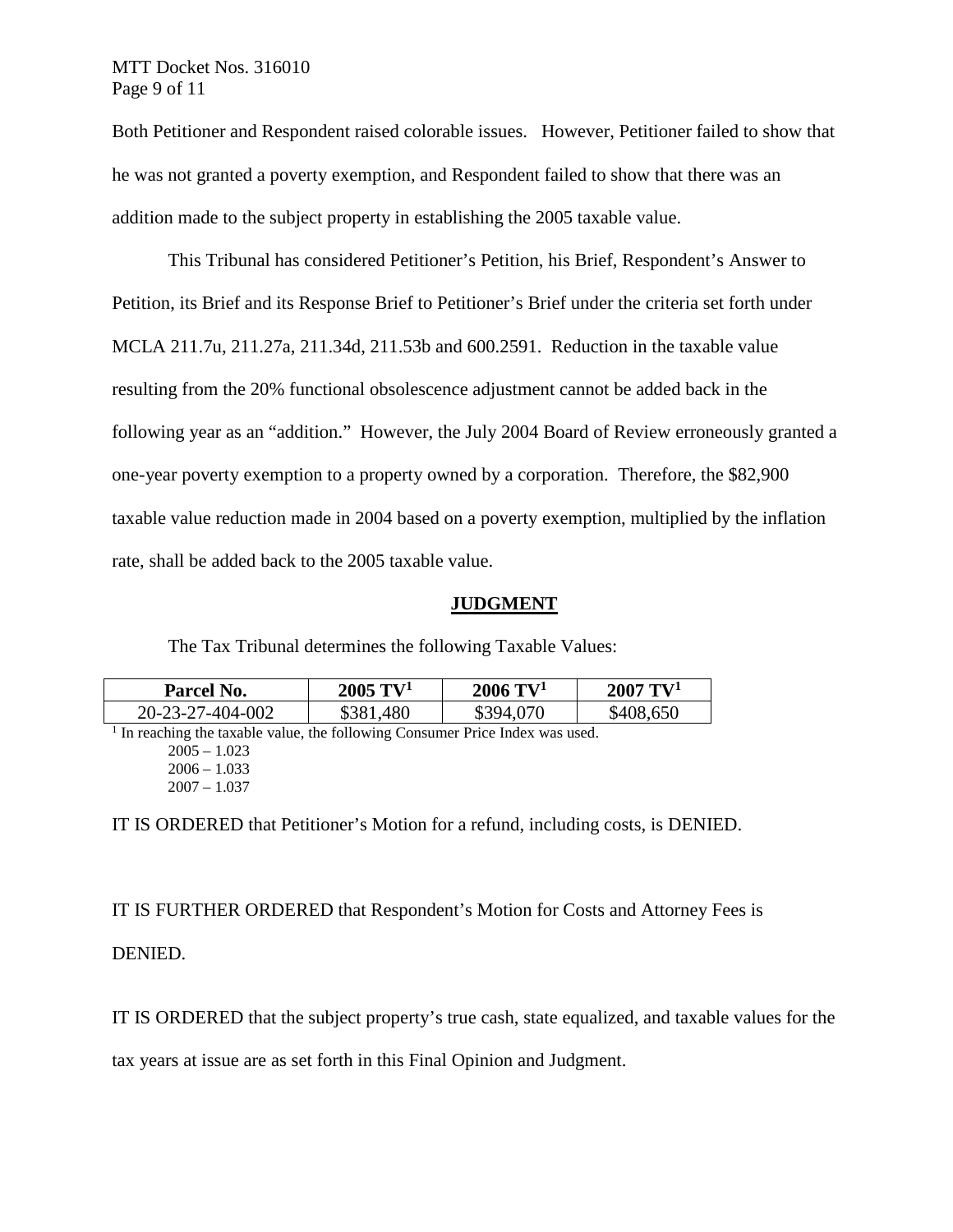## MTT Docket Nos. 316010 Page 10 of 11

IT IS FURTHER ORDERED that the officer charged with maintaining the assessment rolls for the tax years at issue shall correct or cause the assessment rolls to be corrected to reflect the property's true cash and taxable values as finally shown in this Final Opinion and Judgment within 20 days of the entry of the Final Opinion and Judgment, subject to the processes of equalization. See MCL 205.755. To the extent that the final level of assessment for a given year has not yet been determined and published, the assessment rolls shall be corrected once the final level is published or becomes known.

IT IS FURTHER ORDERED that the officer charged with collecting or refunding the affected taxes shall collect taxes and any applicable interest or issue a refund as required by the Final Opinion and Judgment within 90 days of the entry of the Final Opinion and Judgment. If a refund is warranted, it shall include a proportionate share of any property tax administration fees paid and of penalty and interest paid on delinquent taxes. The refund shall also separately indicate the amount of the taxes, fees, penalties, and interest being refunded. A sum determined by the Tribunal to have been unlawfully paid shall bear interest from the date of payment to the date of judgment and the judgment shall bear interest to the date of its payment. A sum determined by the Tribunal to have been underpaid shall not bear interest for any time period prior to 28 days after the issuance of this Final Opinion and Judgment. Pursuant to MCL 205.737, interest shall accrue (i) after December 31, 2004, at the rate of 2.07% for calendar year 2005, (ii) after December 31, 2005, at the rate of 3.66% for calendar year 2006, (iii) after December 31, 2006, at the rate of 5.42% for calendar year 2007, and (iv) after December 31, 2007, at the rate of 5.81% for calendar year 2008.